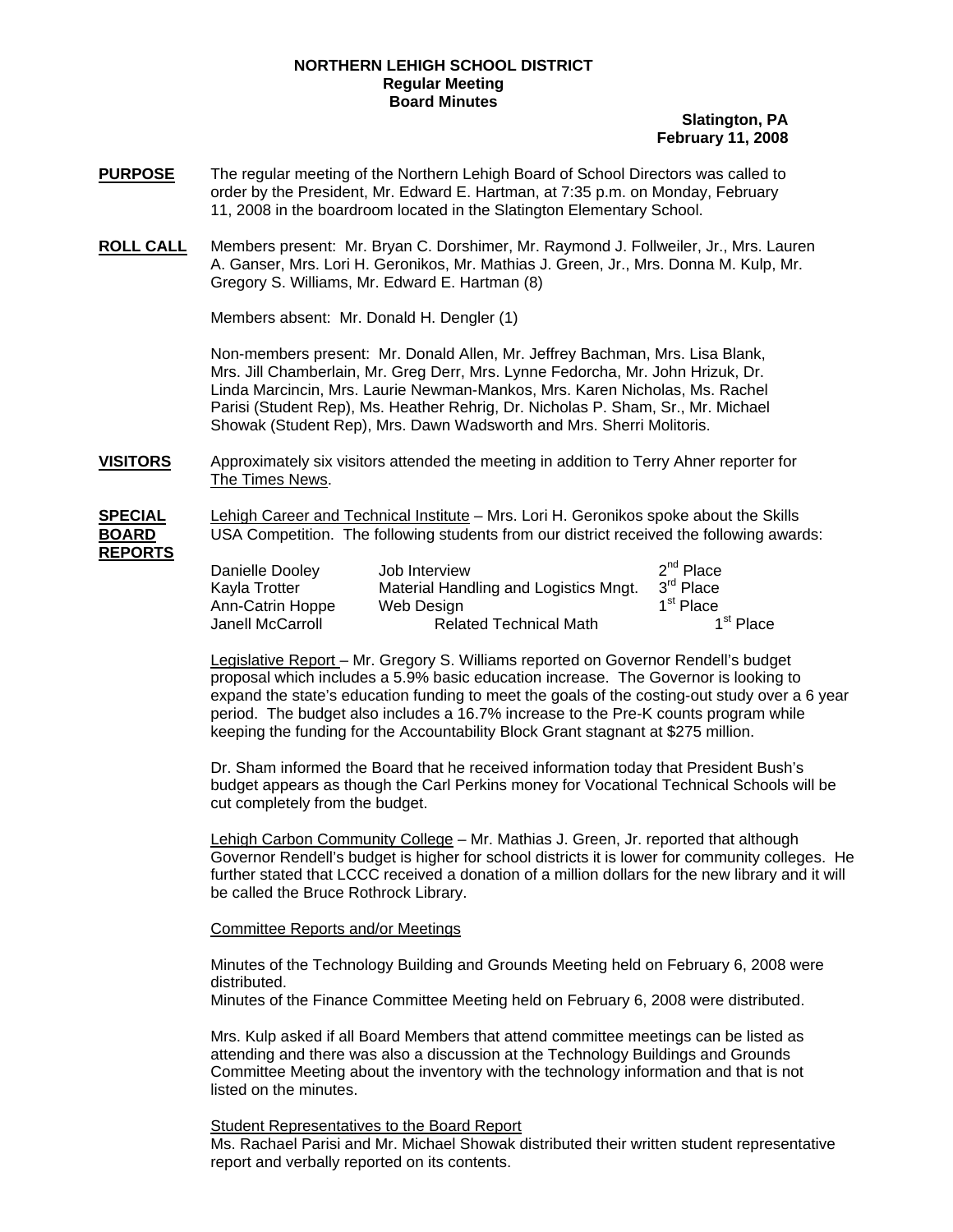| <b>SPECIAL</b>                       |                                    | Business Manager's Report - Mrs. Lisa A. Blank stated that administration received a letter from |
|--------------------------------------|------------------------------------|--------------------------------------------------------------------------------------------------|
| the <b>BOARD</b>                     |                                    | Ethics Commission Compliance Review and that the district is being asked to submit all ethics    |
| <b>REPORTS</b>                       |                                    | forms from 2004, 2005 and 2006 to the commission. She stated that on March 5, 2008 there will    |
| be (cont.)                           |                                    | a budget work session held at Slatington Elementary beginning at 5:00 PM. She                    |
| addressed the                        |                                    | issue of the Per Capita Tax Agreement between Northern Lehigh School District                    |
| and Slatington                       |                                    | Borough. This item is on the agenda for approval this evening. She also                          |
| distributed a memo                   |                                    | discussing the money that The Education Foundation has given to the                              |
| district for the building of the     |                                    | new science lab. She discussed the legal issues with these funds being                           |
| EITC qualified funds and             |                                    | that the money was accepted by the district but to date has not                                  |
|                                      | been spent. She further stated the | Department of Community and Economic Development is aware                                        |
| that the money has not been spent    |                                    | in the allotted time frame. They currently are just interested in a                              |
| resolution to the situation. To them |                                    | a resolution means spending the funds on the designated project.                                 |
| Mrs. Blank has suggested that        |                                    | we use this money to purchase equipment for the science lab                                      |
| which would fulfill the districts    |                                    | obligation. Mrs. Blank stated that at the March 10, 2008 Board                                   |
| Meeting Les Bear will be attending   |                                    | to discuss the bond and all financial aspects of borrowing the                                   |
| money.                               |                                    |                                                                                                  |

 Mr. Dorshimer stated that in June the Board authorized signing of a contract with Architectural Studios. He would like to know where we stand with this contract.

 Dr. Sham stated that it currently is on hold because there was a clear indication that the Board was not interested in moving towards any construction projects while he was superintendent.

 Mrs. Gernoikos asked if it would be appropriate to have a gentlemen come and address the Board with the need for education foundations and their roles in the school district.

 Dr. Sham stated that future Boards must pay a much more supportive role of the foundation work because it pays dividends to the tax payer, district and ultimately the students.

Mrs. Geronikos suggested a presentation from Bob New.

 Mr. Hartman asked if there is money in the capital reserve account why wouldn't we use that money instead of using this money or raising taxes.

 Mrs. Blank stated that if we move ahead with all the projects discussed at the Buildings and Grounds meeting the other night that would use up almost all of the capital reserve funds. There is money in designated fund balance in the general fund and we could use that also. Her concern is that there is always going to be big ticket maintenance items and she would rather use designated fund balance money and the capital reserve money to continue on the district long range maintenance plan.

Mr. Hartman asked how much money will come into the capital reserve fund this coming year.

 Mrs. Blank stated that there was discussion to transfer a million dollars from the general fund to the capital reserve fund in 2008-2009.

 He asked if it would be better to use that money instead of going to the tax payer and asking for more taxes.

 Mr. Dorshimer stated that you have to have 5 people on the Board willing to take that money out of the capital reserve fund and use it.

 Mrs. Blank stated that eventually there will be roofs that will need to be replaced and paving that will need to be done and we will not have the money and we will either have to raise taxes or not keep up with the maintenance of our buildings.

> Mrs. Kulp and Mrs. Ganser were concerned with how many students would be taking the advanced and/or honored courses and how many students this project would benefit.

 Mr. Williams stated that his understanding is that this area would also be used for the regular chemistry and biology classes when it is available to be used.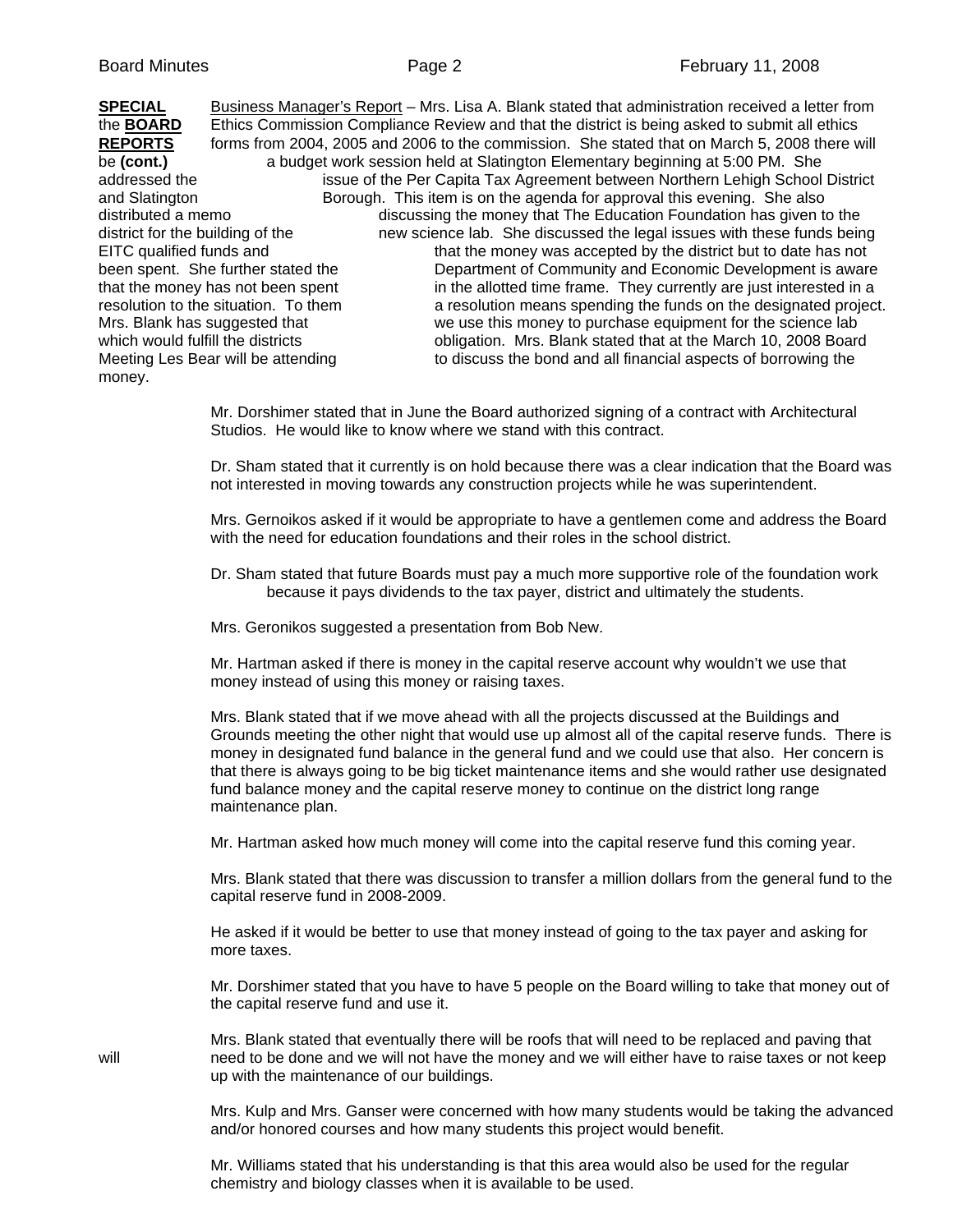| <b>Board Minutes</b>                                    |                                                                                                                                                                                                                                                                                                                                                                                                                                                     |                                                             | Page 3                                                                                                                               | February 11, 2008                                               |
|---------------------------------------------------------|-----------------------------------------------------------------------------------------------------------------------------------------------------------------------------------------------------------------------------------------------------------------------------------------------------------------------------------------------------------------------------------------------------------------------------------------------------|-------------------------------------------------------------|--------------------------------------------------------------------------------------------------------------------------------------|-----------------------------------------------------------------|
| <b>SPECIAL</b><br><b>BOARD</b><br><b>REPORTS</b>        | Mr. Green stated that he is still unsure of how many science labs the high school needs. It is<br>cheaper to build multiple labs then to build a single lab now and realize later that we need<br>additional labs.                                                                                                                                                                                                                                  |                                                             |                                                                                                                                      |                                                                 |
| (cont.)                                                 | Mrs. Blank stated that in order to actually know how many labs the high school needs we would<br>need to have a feasibility study.                                                                                                                                                                                                                                                                                                                  |                                                             |                                                                                                                                      |                                                                 |
| doing<br>consider<br>needs at the<br>he gets            | Mr. Green stated that we should not do a feasibility study if the Board is adamantly opposed to<br>anything. We need the Board to buy in and say if the study shows the need we will at least<br>pursuing that. There are curriculum driven needs at the high school as well as building<br>elementary school. He is not sure what the biggest priority is and he does not know unless<br>more information letting him know what is more important. |                                                             |                                                                                                                                      |                                                                 |
|                                                         | Lastly, Mrs. Blank informed the Board that she wishes to reject all the bids for the band uniforms<br>and advertise again. The bids that were received were not to spec and there was even one<br>received late.                                                                                                                                                                                                                                    |                                                             |                                                                                                                                      |                                                                 |
| <b>Reject Band</b><br>Uniform<br>Bids &<br>Re-advertise | Mr. Green made a motion, which was seconded by Mrs. Ganser, that the Board of Education<br>approve to reject the original bids and advertise again for bidding of 60 band uniforms.                                                                                                                                                                                                                                                                 |                                                             |                                                                                                                                      |                                                                 |
|                                                         | YEA:<br>NAY:                                                                                                                                                                                                                                                                                                                                                                                                                                        | Mr. Williams, Mr. Hartman (8)<br>None $(0)$                 | Mr. Dorshimer, Mr. Follweiler, Mrs. Ganser, Mrs. Geronikos, Mr. Green, Mrs. Kulp,                                                    |                                                                 |
|                                                         | Superintendent's Report - Dr. Nicholas P. Sham, Sr.                                                                                                                                                                                                                                                                                                                                                                                                 |                                                             |                                                                                                                                      |                                                                 |
|                                                         | Dr. Sham welcomed to our district Heather Rehrig school psychologist.                                                                                                                                                                                                                                                                                                                                                                               |                                                             |                                                                                                                                      |                                                                 |
|                                                         | Dr. Sham informed the Board that he has met with all administrators for a mid year review of<br>their goals and that all administrators are on target for completion by the end of the year.                                                                                                                                                                                                                                                        |                                                             |                                                                                                                                      |                                                                 |
| the                                                     | He reminded everyone that the next school board meeting will be held on March 3, 2008 in<br>multipurpose room at Peters Elementary School.                                                                                                                                                                                                                                                                                                          |                                                             |                                                                                                                                      |                                                                 |
|                                                         | He distributed to all Board members information about the 2008 CLIU School Board<br>Conference and told them to contact Sherri Molitoris if they are interested in attending.                                                                                                                                                                                                                                                                       |                                                             |                                                                                                                                      |                                                                 |
| Executive<br>Session                                    | Mr. Hartman stated that the Board was in executive session prior to tonight's meeting to<br>discuss personnel and contract issues.                                                                                                                                                                                                                                                                                                                  |                                                             |                                                                                                                                      |                                                                 |
| <b>PERSONNEL</b>                                        | Mr. Dorshimer made a motion, which was seconded by Mrs. Ganser, that the Board of<br>Education approves the following personnel items:                                                                                                                                                                                                                                                                                                              |                                                             |                                                                                                                                      |                                                                 |
| Non-<br>Instructional                                   | Debi Hollenbach*<br>Assignment:                                                                                                                                                                                                                                                                                                                                                                                                                     |                                                             |                                                                                                                                      |                                                                 |
| Appointment                                             | Salary:                                                                                                                                                                                                                                                                                                                                                                                                                                             |                                                             | Slatington Elementary Office Aide replacing Melissa Fritchman<br>who resigned<br>\$9.88 Per Hour/61/2 Hours Per Day/ 5 Days Per Week |                                                                 |
|                                                         | Effective:                                                                                                                                                                                                                                                                                                                                                                                                                                          | *60 day probationary period ending on or about May 14, 2008 | February 12, 2008                                                                                                                    | (2007-2008 Education Support Staff Memorandum of Understanding) |
| Substitute<br>the<br>Non-<br>Instructional              | Approve the following as a substitute cafeteria worker for the 2007-2008 school year at                                                                                                                                                                                                                                                                                                                                                             |                                                             |                                                                                                                                      |                                                                 |
|                                                         | approved 2007-2008 Supplementary Personnel Salary Schedule substitute rates:<br>Rosa George                                                                                                                                                                                                                                                                                                                                                         |                                                             |                                                                                                                                      |                                                                 |
|                                                         | YEA:<br>NAY:                                                                                                                                                                                                                                                                                                                                                                                                                                        | Mr. Williams, Mr. Hartman (8)<br>None $(0)$                 | Mr. Dorshimer, Mr. Follweiler, Mrs. Ganser, Mrs. Geronikos, Mr. Green, Mrs. Kulp,                                                    |                                                                 |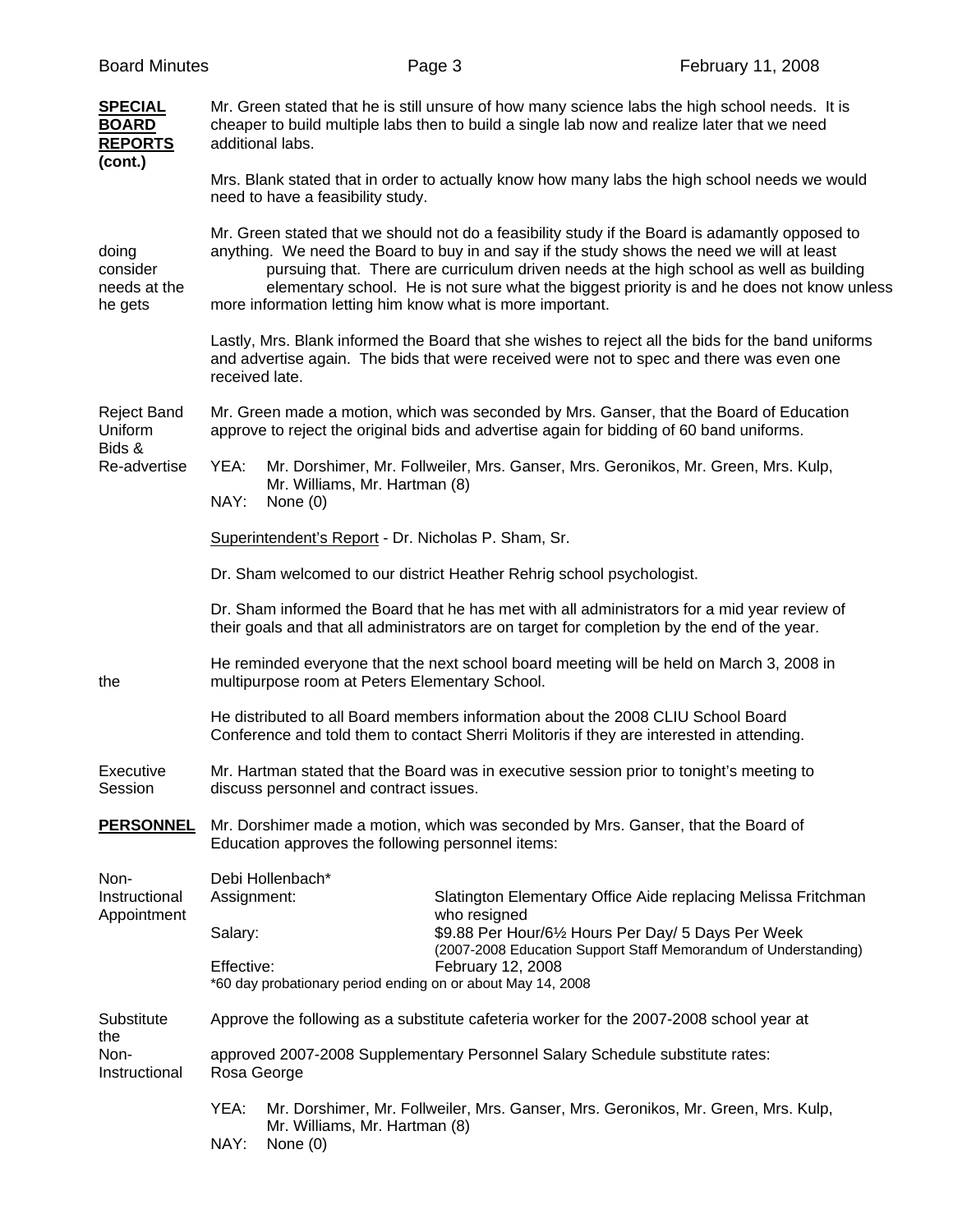| <b>POLICY</b><br><b>POLICY</b>                                            | Mr. Williams made a motion, which was seconded by Mr. Green, that the Board of Education<br>approve the following policy item:                                                                                                                                                                                                                                                                                                                                                                                                 |                                                                                                                                                                                                                                                                                                                                                                                                                                                                                                                                                   |  |  |
|---------------------------------------------------------------------------|--------------------------------------------------------------------------------------------------------------------------------------------------------------------------------------------------------------------------------------------------------------------------------------------------------------------------------------------------------------------------------------------------------------------------------------------------------------------------------------------------------------------------------|---------------------------------------------------------------------------------------------------------------------------------------------------------------------------------------------------------------------------------------------------------------------------------------------------------------------------------------------------------------------------------------------------------------------------------------------------------------------------------------------------------------------------------------------------|--|--|
| (cont.)<br>Resolution<br>Opposing<br><b>HS Graduation</b><br>Requirements | Approve the Resolution Opposing Proposed High School Graduation Competency Assessments<br>as presented.                                                                                                                                                                                                                                                                                                                                                                                                                        |                                                                                                                                                                                                                                                                                                                                                                                                                                                                                                                                                   |  |  |
|                                                                           | YEA:<br>NAY:                                                                                                                                                                                                                                                                                                                                                                                                                                                                                                                   | Mr. Dorshimer, Mr. Follweiler, Mrs. Ganser, Mrs. Geronikos, Mr. Green, Mrs. Kulp,<br>Mr. Williams, Mr. Hartman (8)<br>None $(0)$                                                                                                                                                                                                                                                                                                                                                                                                                  |  |  |
| OLD                                                                       |                                                                                                                                                                                                                                                                                                                                                                                                                                                                                                                                | Mrs. Kulp asked about the status of the ConnectEd system.                                                                                                                                                                                                                                                                                                                                                                                                                                                                                         |  |  |
| <b>BUSINESS</b>                                                           | Mr. Hrizuk stated that he is still waiting for ConnectEd to send a contract. He stated that we<br>are in a consortium with Capital IU and we have to wait till all parties are ready.                                                                                                                                                                                                                                                                                                                                          |                                                                                                                                                                                                                                                                                                                                                                                                                                                                                                                                                   |  |  |
|                                                                           | Mrs. Kulp asked if the system easily integrates with our student software system.                                                                                                                                                                                                                                                                                                                                                                                                                                              |                                                                                                                                                                                                                                                                                                                                                                                                                                                                                                                                                   |  |  |
|                                                                           | Mr. Hrizuk said that they have integrated already with the PowerSchool student software<br>system.                                                                                                                                                                                                                                                                                                                                                                                                                             |                                                                                                                                                                                                                                                                                                                                                                                                                                                                                                                                                   |  |  |
|                                                                           | Mrs. Kulp asked if we are not going to be up and running until April or May why are we<br>pursuing it for this school year. If this was such an urgent matter because of the things that<br>were happening she thought there would have been a push to get this done quickly.                                                                                                                                                                                                                                                  |                                                                                                                                                                                                                                                                                                                                                                                                                                                                                                                                                   |  |  |
|                                                                           | Dr. Sham stated that you never know when things are going to happen and there are many<br>things that it can be used for at the end of a school year.                                                                                                                                                                                                                                                                                                                                                                          |                                                                                                                                                                                                                                                                                                                                                                                                                                                                                                                                                   |  |  |
|                                                                           | Mrs. Kulp asked about protocol for requesting information from administration. She stated<br>that she could not find any policy on this issue.                                                                                                                                                                                                                                                                                                                                                                                 |                                                                                                                                                                                                                                                                                                                                                                                                                                                                                                                                                   |  |  |
|                                                                           | Dr. Sham said that it is not In policy but it is something policy could address.                                                                                                                                                                                                                                                                                                                                                                                                                                               |                                                                                                                                                                                                                                                                                                                                                                                                                                                                                                                                                   |  |  |
| where                                                                     | She stated that with everything going on at Liberty that she can not say with any given<br>certainty that we are not in the same situation with equipment missing. She thinks with the<br>amount of money invested in technology here we ought to be able to say yes we know<br>our stuff is, we know what we have and we are managing the resources appropriately. She<br>stated that she can not say that but she is also hearing from our technology person that he<br>can't state that with any level of certainty either. |                                                                                                                                                                                                                                                                                                                                                                                                                                                                                                                                                   |  |  |
|                                                                           | Dr. Sham stated that the Board should be willing to purchase some kind of software system<br>that could track equipment in a much more efficient fashion.                                                                                                                                                                                                                                                                                                                                                                      |                                                                                                                                                                                                                                                                                                                                                                                                                                                                                                                                                   |  |  |
|                                                                           | Mrs. Kulp stated that when the School Dude request was made it was said that School Dude<br>would handle all of that and now she is hearing it is not.                                                                                                                                                                                                                                                                                                                                                                         |                                                                                                                                                                                                                                                                                                                                                                                                                                                                                                                                                   |  |  |
|                                                                           | Dr. Sham said that administration will look into a software system that will keep better track of<br>equipment and is easily capable of running reports with information.                                                                                                                                                                                                                                                                                                                                                      |                                                                                                                                                                                                                                                                                                                                                                                                                                                                                                                                                   |  |  |
|                                                                           |                                                                                                                                                                                                                                                                                                                                                                                                                                                                                                                                | Mr. Dorshimer stated that as a whole board we lack the thought process of what our duties<br>are and what way we should fulfill our duties here on the Board. He stated that early on as a<br>Board member he was taught that he is a Board member when he is sitting at a Board<br>meeting or a committee meeting. When he is out in the public he is a tax payer. If we are not<br>at a Board meeting or committee meeting where information can be requested then requests<br>for information should come through the superintendent's office. |  |  |
| <b>NEW</b><br><b>BUSINESS</b><br>to                                       |                                                                                                                                                                                                                                                                                                                                                                                                                                                                                                                                | Mr. Williams addressed the board on adding a new Pre-K program in the 2008-2009 school<br>year. He informed the Board about the new Pre-K Counts Grant and the use of that money<br>support this program.                                                                                                                                                                                                                                                                                                                                         |  |  |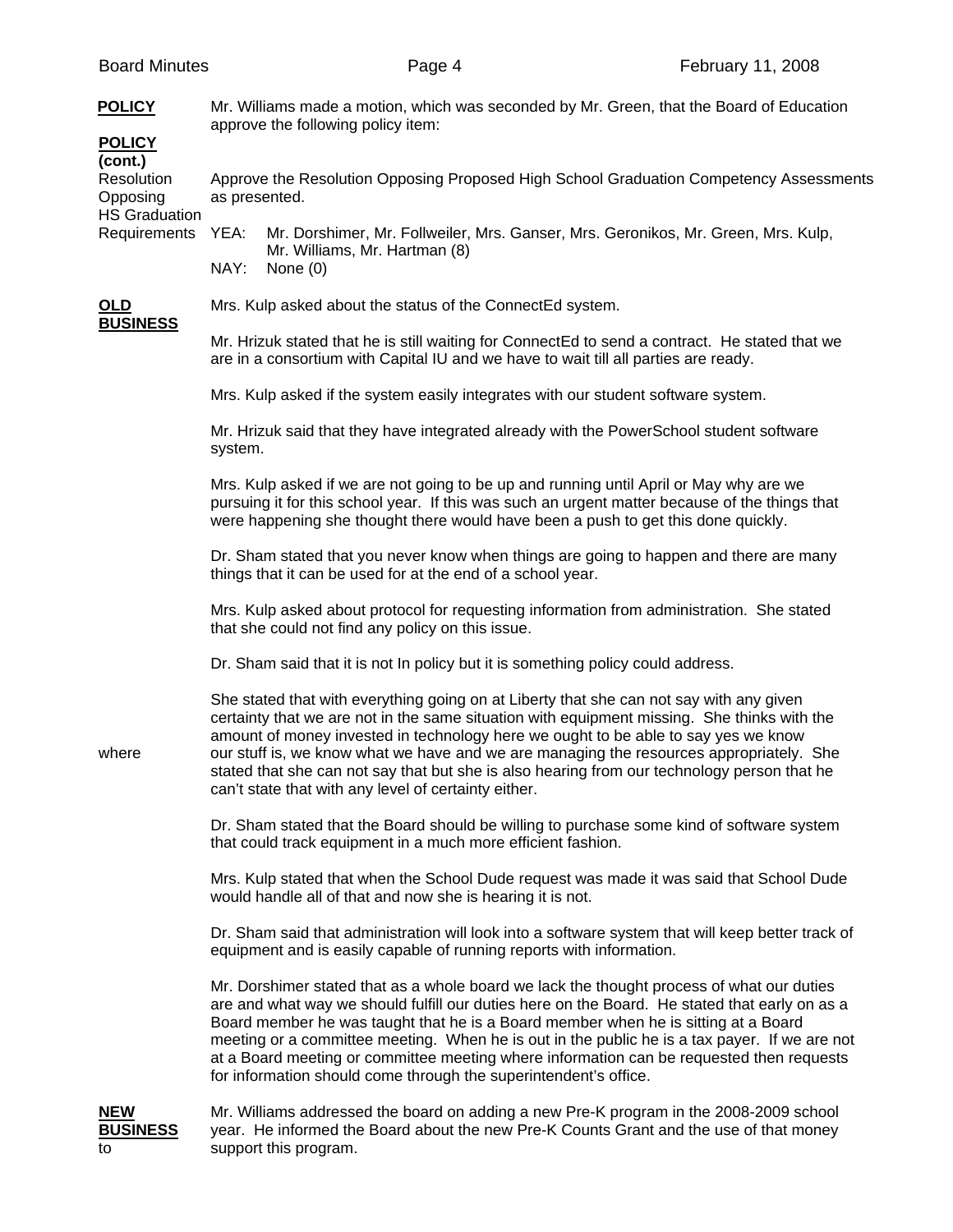| <b>Board Minutes</b>                                            | Page 5                                                                                                                                                                                                                                                                                                                                                                                                      | February 11, 2008                                                                       |  |
|-----------------------------------------------------------------|-------------------------------------------------------------------------------------------------------------------------------------------------------------------------------------------------------------------------------------------------------------------------------------------------------------------------------------------------------------------------------------------------------------|-----------------------------------------------------------------------------------------|--|
| Pre-K<br>Counts<br>in Grant<br><b>NEW</b><br>is <b>BUSINESS</b> | Mr. Williams made a motion, which was seconded by Mrs. Geronikos, to direct administration<br>to apply for the Pre-K Counts Grant with the intention of adding a 20 student Pre-K program<br>the 2008-2009 school year.<br>Mr. Dorshimer stated that he can go along with this as long as the understanding is that this<br>a modified Pre-K program and not mimicking the Pre-K program we currently have. |                                                                                         |  |
| (cont.)                                                         | Roll Call:<br>YEA:<br>NAY:<br>Mrs. Ganser, Mrs. Kulp (2)<br>Motion Carried.                                                                                                                                                                                                                                                                                                                                 | Mr. Dorshimer, Mr. Follweiler, Mrs. Geronikos, Mr. Green, Mr. Williams, Mr. Hartman (6) |  |
|                                                                 | Mr. Follweiler asked if it is state funded all the time or is it for just one year.                                                                                                                                                                                                                                                                                                                         |                                                                                         |  |
|                                                                 | Mr. Williams stated that when he was involved in the phone call last year with Secretary<br>Zahorchek he stated that if you get it one year you will get it the next. He further stated that<br>the point he made was that we are not adding a teacher, it is a contracted service. Therefore<br>if the legislators say next year we are cutting the program we can stop it.                                |                                                                                         |  |
| <b>FINANCIAL</b>                                                | Mr. Green made a motion, which was seconded by Mr. Dorshimer, that the Board of<br>Education approves the following financial items:                                                                                                                                                                                                                                                                        |                                                                                         |  |
| Financial                                                       | Approve the Following Financial Reports:                                                                                                                                                                                                                                                                                                                                                                    |                                                                                         |  |
| Reports                                                         | 1. General Fund month of January<br>2. NLMS Student Activities Account month of January<br>3. NLHS Student Activities Account month of January                                                                                                                                                                                                                                                              |                                                                                         |  |
| Payment of<br><b>Bills</b>                                      | Approve the Following List of Bills:                                                                                                                                                                                                                                                                                                                                                                        |                                                                                         |  |
|                                                                 | 1. General Fund months of January<br>2. Cafeteria Fund month of January<br>3. Athletic Fund month of January<br>4. Refreshment Stand Fund month of January<br>5. Capital Projects Fund month of January                                                                                                                                                                                                     |                                                                                         |  |
| 2008-2009<br><b>LCCC</b><br><b>Budget</b>                       | Approve a resolution regarding the 2008-2009 Lehigh Carbon Community College<br>Sponsor contribution Budget. Total expenditures equal \$5,905,590, an increase of<br>\$301,656 (5.4%) over the 2007-2008 budget. Northern Lehigh's enrollment is 156.9<br>FTE, an increase of 9%. Northern Lehigh's share of the total budget is \$234,298, an<br>increase of \$18,070 or 8.4%.                             |                                                                                         |  |
| Common-<br>wealth of<br><b>PA Audit</b><br>Report               | Accept the Commonwealth of Pennsylvania Performance Audit Report for years<br>ending June 30, 2005 and June 30, 2006. (Handed out at February 4, 2008 board<br>meeting)                                                                                                                                                                                                                                     |                                                                                         |  |
| 2008-2010<br>Auditors                                           | Approve to enter into an agreement with Gorman & Associates, for auditing services<br>for the years ending June 30, 2008, 2009 and 2010.                                                                                                                                                                                                                                                                    |                                                                                         |  |
| Per Capita<br>Tax Bill<br>Printing<br>and Agreement borough.    | Approve the agreement with Slatington Borough for the printing of per capita tax bills.<br>Both the school district and borough tax will be printed on one bill form. All fees<br>charged for processing and mailing of the bills will be shared equally by the district                                                                                                                                    |                                                                                         |  |
| Resolution<br>Delinquent<br>Tax<br>Collection                   | Approve the resolution directing Lehigh County Tax Claim Bureau not to collect<br>delinquent taxes.                                                                                                                                                                                                                                                                                                         |                                                                                         |  |